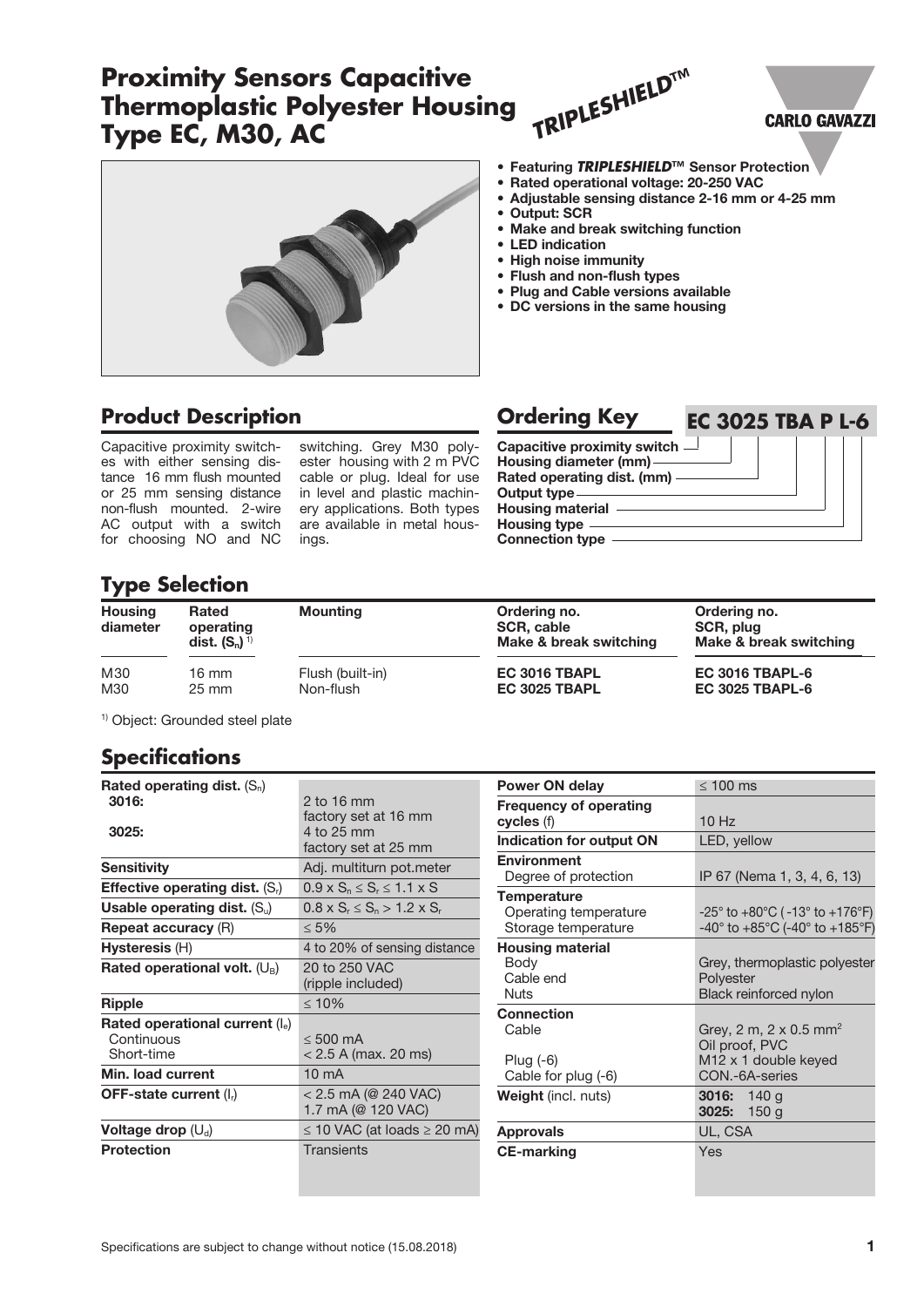#### **CARLO GAVAZZI**

#### **Dimensions**



## **Adjustment Guide**

The environments in which capacitive sensors are installed can often be unstable regarding temperature, humidity, object distance and industrial (noise) interference. Because of this, Carlo Gavazzi offers as standard features in all *TRIPLESHIELD*™ capacitive sensors a user-friendly sensitivity adjustment instead of having a fixed sensing range, extended sensing range to

#### **Installation Hints**

Capacitive sensors have the unique ability to detect almost all materials, either in liquid or solid form. Capacitive sensors can detect metallic as well as non-metallic objects, however, their traditional use is for non-metallic materials such as:

• Plastic Industry Resins, regrinds or moulded products.

accommodate mechanically demanding areas, temperature stability to ensure minimum need for adjusting sensitivity if temperature varies and high immunity to electromagnetic interference (EMI).

#### Note:

Sensors are factory set (default) to maximum rated sensing range.

Cleansers, fertilisers, liquid soaps, corrosives and pe-

Saw dust, paper products, door and window frames.

Raw material, clay or finished products, bottles.

• Chemical Industry

-trochemicals. • Wood Industry

• Ceramic & Glass Industry



C D

 $\mathsf{SW}\backslash\mathsf{A}$ 

LED

E

M12x1

m

• Packaging Industry Package inspection for level or contents, dry goods, fruits and vegetables, dairy products.

Materials are detected due to their dielectric constant. The bigger the size of an object, the higher the density of material, the better or easier it is to detect the object. Nominal sensing distance for a capacitive sensor is referenced to a grounded metal plate (ST37). For additional information regarding dielectric ratings of materials please refer to Technical Information.